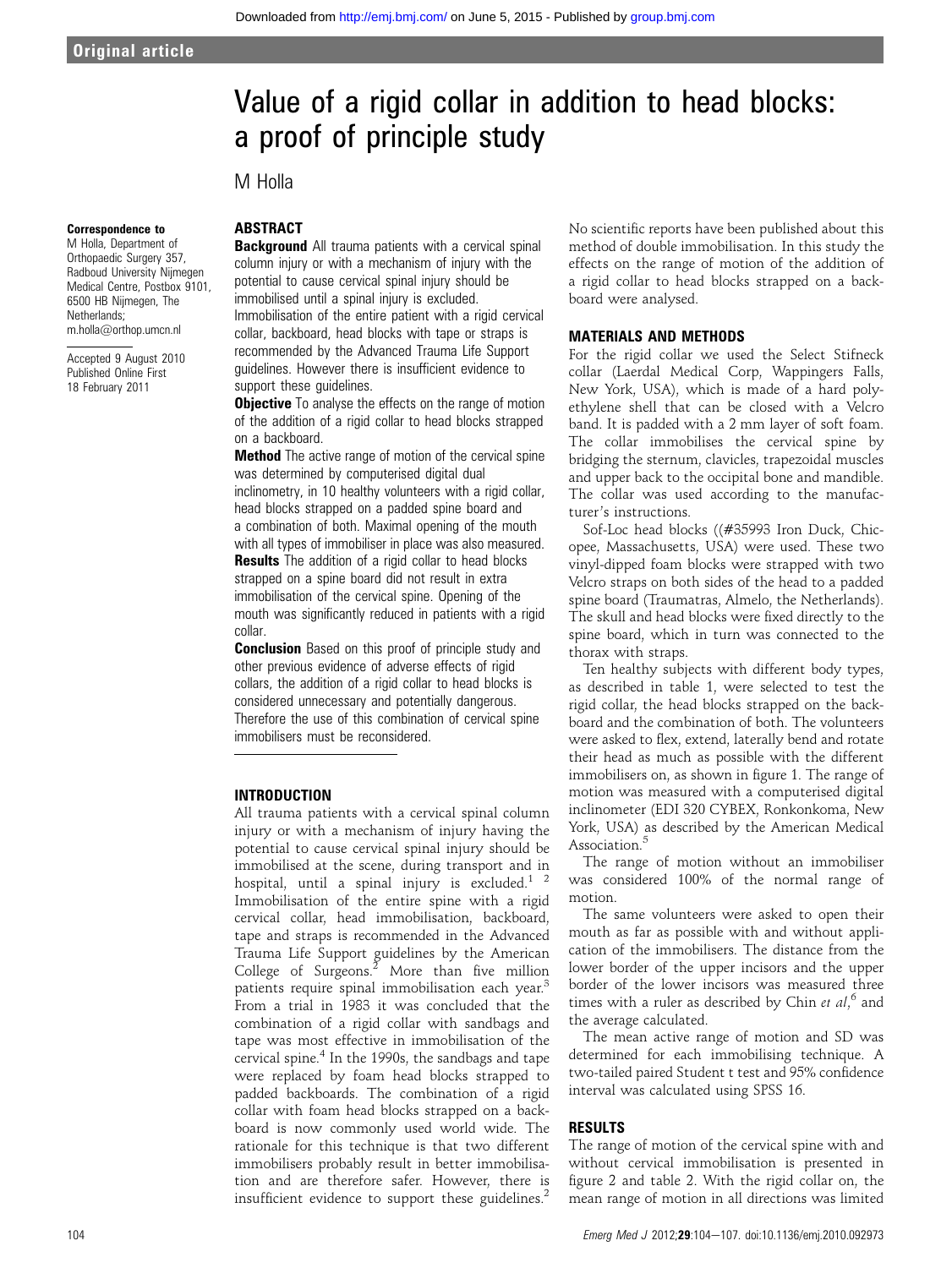# Original article

Table 1 Body characteristics and chosen Stifneck collar size of 10 healthy volunteers

| <b>Volunteer</b><br>number | Gender | Age<br>(years) | <b>Body</b><br>length (cm) | <b>Body</b><br>weight (kg) | <b>BMI</b><br>$(1/h^2)$ | Distance mandibular<br>corner-SC joint (cm) | <b>Minimal neck</b><br>diameter (cm) | <b>Stifneck Select</b><br>collar size |
|----------------------------|--------|----------------|----------------------------|----------------------------|-------------------------|---------------------------------------------|--------------------------------------|---------------------------------------|
|                            | Male   | 31             | 185                        | 85                         | 25                      | 14                                          | 39                                   | Regular                               |
| $\overline{2}$             | Male   | 43             | 190                        | 101                        | 28                      | 13                                          | 45                                   | Short                                 |
| 3                          | Male   | 34             | 185                        | 63                         | 18                      | 16                                          | 37                                   | Regular                               |
| 4                          | Male   | 31             | 198                        | 101                        | 26                      | 15                                          | 41                                   | Tall                                  |
| 5                          | Female | 36             | 170                        | 65                         | 22                      | 14                                          | 36                                   | Regular                               |
| 6                          | Male   | 26             | 191                        | 78                         | 21                      | 15                                          | 37                                   | Tall                                  |
|                            | Female | 23             | 168                        | 53                         | 19                      | 11                                          | 31,5                                 | Short                                 |
| 8                          | Male   | 31             | 181                        | 80                         | 23                      | 18                                          | 39                                   | Tall                                  |
| 9                          | Female | 47             | 167                        | 58                         | 21                      | 16                                          | 34                                   | Regular                               |
| 10                         | Female | 27             | 181                        | 65                         | 20                      | 18                                          | 32                                   | Tall                                  |

BMI, body mass index; SC, sternoclavicular.

Figure 1 Range of motion of the cervical spine of a healthy subject with a rigid collar, head blocks on a spine board and a combination of both.





Figure 2 Mean range of motion of the cervical spine with a rigid collar, head blocks and a combination of both in 10 healthy subjects. The inserted lines represent the smallest detectable differences measured with the Cybex EDI-320 as reported by Hoving.<sup>10</sup>

to at least 34% of the normal range of motion. With the head blocks alone the mean range of motion was reduced to at least 12% of the normal range of motion. The range of motion in all directions was not reduced with the addition of a rigid collar to head blocks.

As described in table 3, the difference in the range of motion was significant reduced ( $p$ <0.005) by the collar compared with no immobilisation. A second significant decrease  $(p<0.005)$  in the range of motion in all directions was seen when the head blocks were compared with the rigid collar. No significant decrease  $(p>0.05)$  in the range of motion was observed when the collar was added to the head blocks.

The mean mouth opening was significant reduced  $(p<0.01)$ from 47 mm (SD 9 mm) without a collar to 34 mm (SD 11 mm) with a collar.

## **DISCUSSION**

This proof of principle study demonstrates that the application of a rigid collar in addition to head blocks does not provide extra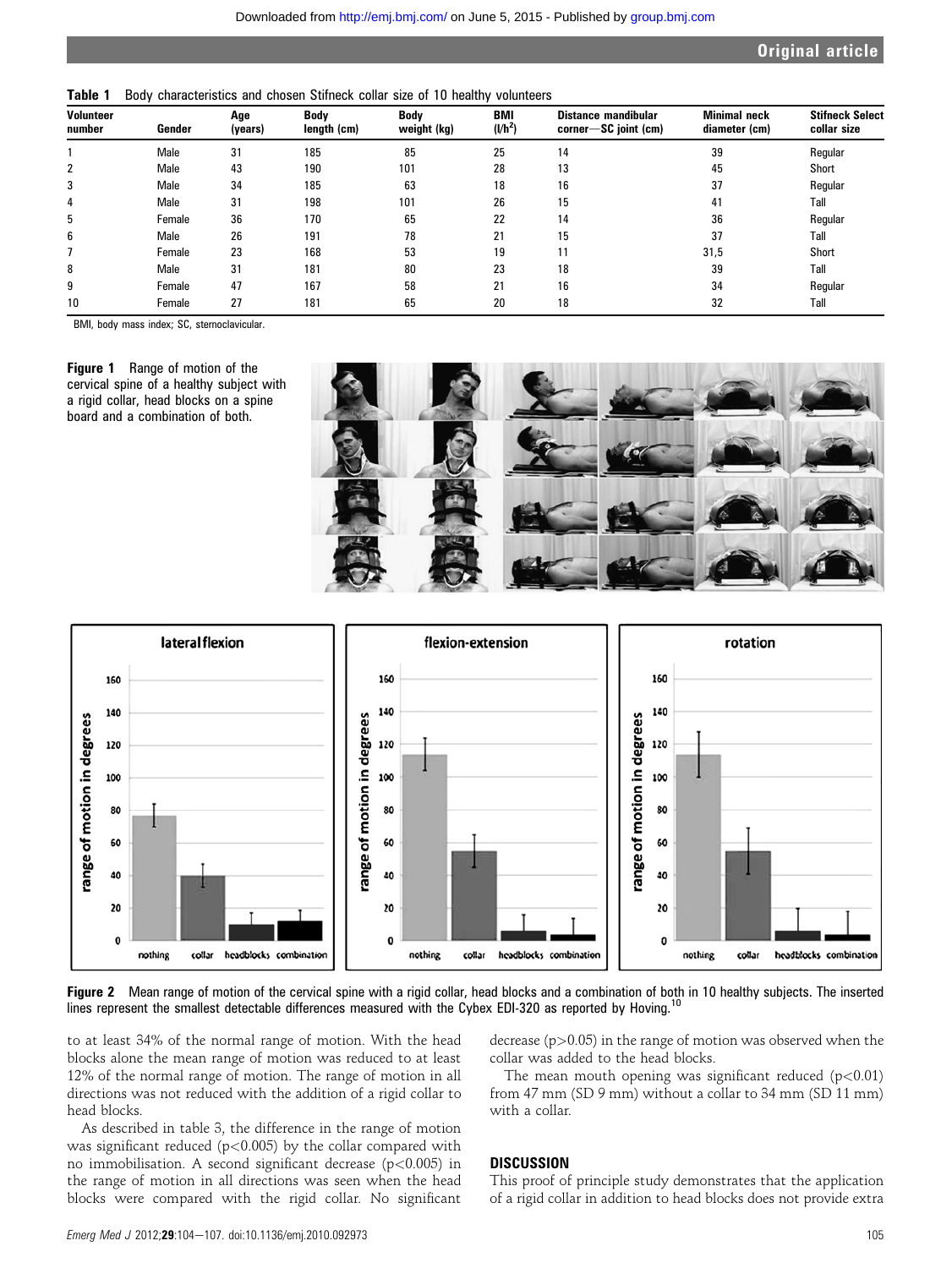wide on millions of patients.<sup>3</sup>

immobilisation is not true.

Table 2 Mean range of motion (with SD) and percentage of range of motion (with SD) of the cervical spine with different cervical spine immobilisers

| Type of<br>immobiliser | Lateral bending               | <b>Flexion-extension</b>       | <b>Rotation</b>               |
|------------------------|-------------------------------|--------------------------------|-------------------------------|
| None                   | $77^{\circ}$ (15°)            | 114 $^{\circ}$ (5 $^{\circ}$ ) | $151^{\circ}$ (25°)           |
|                        | 100% (19%)                    | 100% (4%)                      | 100% (17%)                    |
| Collar                 | $40^{\circ}$ (10 $^{\circ}$ ) | $55^{\circ}$ (14°)             | $53^{\circ}$ (20 $^{\circ}$ ) |
|                        | 52% (8%)                      | 48% (11%)                      | 34% (9%)                      |
| <b>Head blocks</b>     | $10^{\circ}$ (10 $^{\circ}$ ) | $6^{\circ}$ ( $6^{\circ}$ )    | $8^{\circ}$ (5°)              |
|                        | 12% (10%)                     | 5% (5%)                        | 5% (3%)                       |
| Collar and head        | 12 $^{\circ}$ (9 $^{\circ}$ ) | $4^{\circ}$ (5°)               | $6^{\circ}$ (5 $^{\circ}$ )   |
| blocks                 | 14% (9%)                      | 3% (3%)                        | 8% (3%)                       |

immobilisation of the cervical spine. No previous reports showing benefit of this combination of immobilisation are available. Nonetheless, this combination has been used world

It is well known that most commonly used collars do not fully immobilise the cervical spine.<sup>7</sup>  $8$  At least 19 $\degree$  of flexionextension,  $46^{\circ}$  of axial rotation, or  $45^{\circ}$  of lateral bending is possible with different collars.<sup>8</sup> Other rigid collars like the Aspen, Ambu and Miami J-collar function in a similar manner.<sup>9</sup> The use of sandbags and tape was more effective in immobilisation of the cervical spine than any collar.<sup>4</sup> The addition of a Philadelphia collar to sandbags reduced the extension from 15° to 7°. Although the range of motion was measured with a handheld goniometer and no significance analysis was reported in that study, the combination of a collar and sandbags with tape was previously advised.<sup>4</sup> However, the modern foam head blocks strapped to a spine board, as used in this study, limit all cervical motions, including extension to  $<$  15°. Therefore it is clear that the semi-constraining rigid collars do not add extra immobilisation to full-constraining head blocks. The assumption that a combination of two different immobilisers results in the best

The number of subjects in this study is limited. After evaluation of a pilot study of 10 subjects, however, it became obvious that the best cervical immobiliser determines the range of motion of the cervical spine. Therefore it is not likely that increasing the number of healthy volunteers in this proof of principle, will affect the outcome of this study. However, a larger

prospective trial with injured patients is needed.

Table 3 Mean differences and 95% confidence intervals for difference between the range of motion of the cervical spine possible with different immobilisation methods

|                    | Lateral bending                  | <b>Flexion-extension</b>         | <b>Rotation</b>                  |
|--------------------|----------------------------------|----------------------------------|----------------------------------|
| None-collar        | $42^{\circ***}$                  | $58^{\circ***}$                  | $qq^{o***}$                      |
|                    | $(34^{\circ}$ to $49^{\circ})$   | $(51^{\circ}$ to $65^{\circ})$   | $(89^{\circ}$ to $101^{\circ})$  |
| Collar-head blocks | $32^{0***}$                      | $48^{\circ***}$                  | $47^{\circ***}$                  |
|                    | $(26^{\circ}$ to $38^{\circ})$   | $(42^{\circ}$ to $55^{\circ})$   | $(37^\circ$ to $58^\circ$ )      |
| Head blocks—collar | $-1^\circ$                       | 20                               | $-4^\circ{}^*$                   |
| and head blocks    | $(-6^\circ \text{ to } 4^\circ)$ | $(-1^\circ \text{ to } 6^\circ)$ | $(-7^\circ \text{ to } 0^\circ)$ |

 $*p<0.05$ ;  $**p<0.005$ .

No extremely obese, short or injured subjects were included in this study. It is unknown if, and how, the range of motion is affected by external immobilisers in these groups of patients. Further prospective clinical trials are needed to answer these questions.

Although the reliability for the range of motion for inclinometry is rated good, with an intraobserver and interobserver intraclass correlation coefficient of 0.85, 0.70, respectively, the smallest detectable differences with the Cybex EDI-320 go up to  $10^{\circ}$  for flexion-extension,  $7^{\circ}$  for lateral flexion and  $14^{\circ}$  for rotation.<sup>10</sup> However, despite the 95% CIs of this study, these measurement errors will not affect the clinical message of the study: a rigid collar does not provide additional immobilisation when used in combination with head blocks.

In agreement with other studies we found that the use of a rigid collar significantly reduces mouth opening.<sup>11 12</sup> All rigid collars immobilise the cervical spine by compression of the mandible. This forces the mandible upwards to close the mouth. If less pressure is applied to the mandible to increase the mouth opening more movement is possible in the cervical spine. Limited mouth opening will make removal of blood, broken teeth or artificial dentures and placing a tracheal tube more difficult. Some tubes cannot be placed when a rigid collar is in place.<sup>13</sup>

Apart from a lack of additional immobilisation and a limitation of the opening of the mouth a number of adverse side effect of rigid collars are described in the literature, as discussed in the following sections.<sup>2</sup>

#### Increased motion in the high cervical spine

The pressure of the collar on the mandible forces the skull to tilt backwards when the mouth is opened. A fluoroscopic study



106 Emerg Med J 2012;29:104-107. doi:10.1136/emj.2010.092973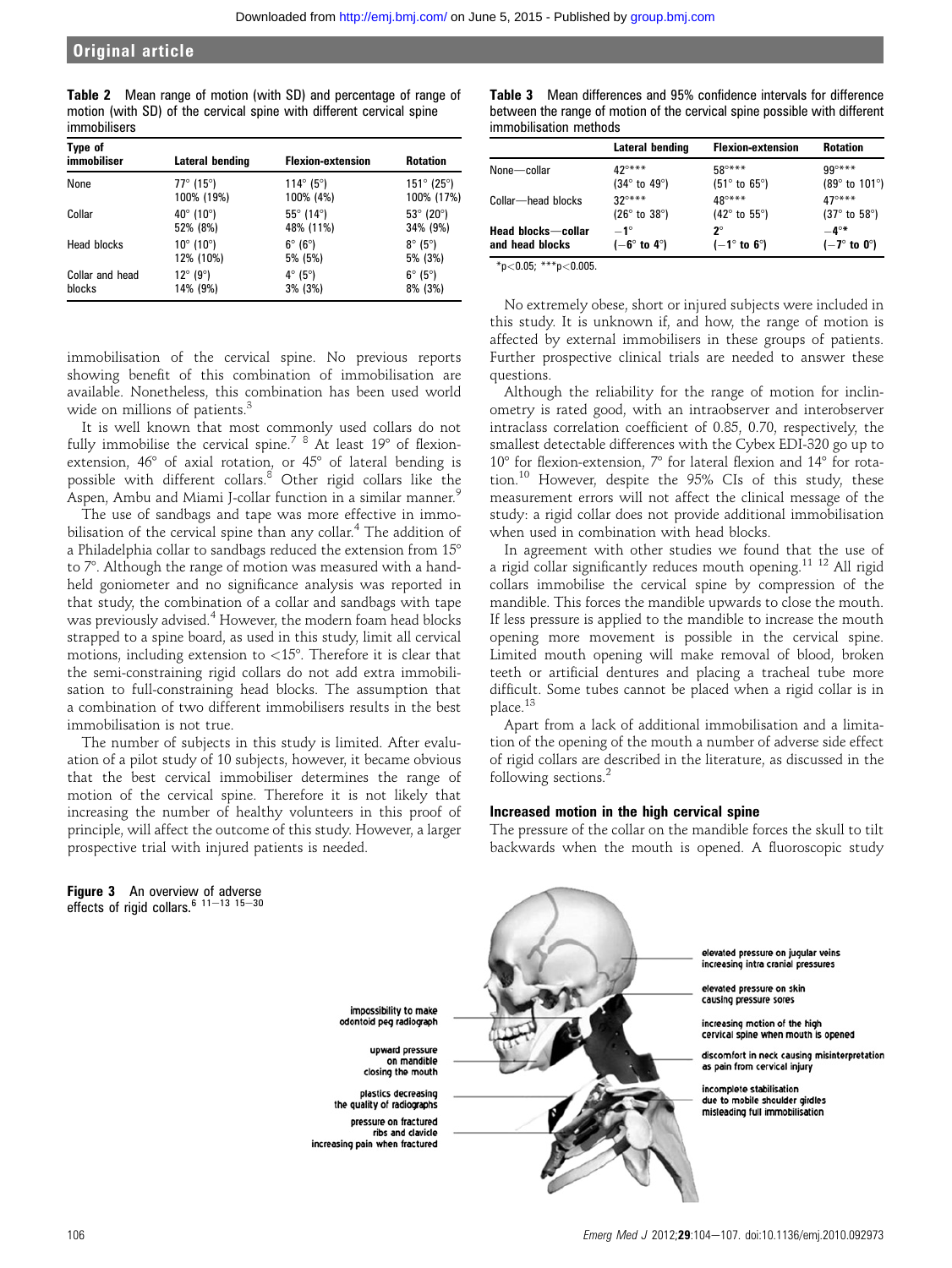with chewing healthy people showed an increased motion at the higher levels of the cervical spine when wearing a rigid collar.<sup>6</sup> As upper cervical spine fractures occur relatively frequently, complete immobilisation of the total cervical spine is needed in patients with possible instability of the spine.<sup>14</sup>

#### Pressure sores of the skin

With rigid collars like the Stifneck, local pressures on the skin go up to 80 mm Hg.<sup>15</sup> This can cause collar-related decubitis  $\mu$ l $\alpha$ lcerations. $^{15-20}$  Pressure sores can complicate later surgery and make later immobilisation with an orthosis impossible.

#### Increased intracranial pressure

A rigid collar can act like a cervical tourniquet, since it compresses the jugular veins with interface pressures of  $>10$  mm Hg.<sup>21</sup> Several studies describe an increase of  $intracranial pressure due to rigid collars.<sup>22–26</sup> Because trauma$ patients, especially those with cervical injuries, often have  $\mu$ <sup>14</sup> 27 it is clinically relevant to keep the intracranial pressure as low as possible.<sup>23</sup>

#### Increased pain and discomfort

As rigid collars rests upon the clavicles, sternum and upper ribs, fractures in this area will cause additional pain. Furthermore, a rigid collar can cause pain in an otherwise healthy subject.<sup>28</sup> The examining doctor can misinterpret this as pain from a cervical spinal injury.29

#### Difficulty in obtaining adequate radiographs

It is not possible to make an odontoid peg radiograph with a rigid collar on because the mouth cannot be fully opened. Temporary removal of the collar leads to extra manipulations and is time consuming. Furthermore, rigid collars are not completely radiolucent. The contrast of the image will decrease, and misleading distortions can occur at the edges of the collar.

#### False sense of full immobilisation

Complete immobilisation by a rigid collar is impossible because it rests on the mobile shoulder girdles and mobile mandible. A false sense of security that the cervical spine is fully immobilised with a rigid collar can be created. $^{\rm 30}$  Manual support of the head by an experienced person is always needed when a patient is log rolled with only a rigid cervical collar on.

The adverse effects of rigid collars are summarised in figure 3.

One might argue that a rigid collar may work as a reminder to the trauma team that the cervical spine is not cleared for instability. The head blocks, however, can work as a similar reminder.

The rigid collar can be useful in temporary immobilisation of the neck at extrication of patients in a sitting position in cars. However, based on the results of this study, the rigid collar should be removed when the head blocks are placed.

#### **CONCLUSION**

The results of this proof of principle study demonstrate that the addition of a rigid collar to head blocks does not provide any extra immobilisation of the cervical spine and is therefore considered unnecessary. Furthermore, this study showed that a rigid collar reduces the ability to open the mouth and clear the airway. In view of this and other known adverse effects of a rigid collar (increased motion at the level of the high cervical spine,

increased intracranial pressures, pressure sores of the skin, increased pain and discomfort, poor quality of radiographs and a false sense of immobilisation), the combination of a rigid collar and head blocks should be reconsidered.

#### Competing interests None.

**Provenance and peer review** Not commissioned; externally peer reviewed.

#### **REFERENCES**

- 1. **ACS.** Advanced Trauma Life Support, Trauma CO. Advanced Trauma Life Support Program for Doctors. 7th edn. Chicago, IL: American college of surgeons, 2004:187-202.
- Hadley MN, Walters BC, Grabb PA, et al. Guidelines for the management of Acute Cervical Spine and Spinal Cord Injuries. Birmingham: American Association of Neurology Surgeons and Congress of Neurological Surgeons Alabama, 2001. http:// www.spineuniverse.com/pdf/traumaguide/finished1116.pdf.
- 3. Frohna WJ. Emergency department evaluation and treatment of the neck and cervical spine injuries. Emerg Med Clin North Am 1999;17:739-91.
- Podolsky S, Baraff LJ, Simon RR, et al. Efficacy of cervical spine immobilisation methods. J Trauma  $1983:23:461-5$ .
- 5. **Cocchiarella L**, Andersson BJ. Guides to the Evaluation of Permanent Impairment. 5th edn. New York: American Medical Association, 2000:417-21.
- 6. Chin KR, Auerbach JD, Adams SB, et al. Mastication causing segmental spinal motion in common cervical orthoses. Spine 2006;31:430-4.
- 7. James CY, Riemann BL, Munkasy BA, et al. Comparison of cervical spine motion during application among 4 rigid immobilisation collars. J Athl Train 2004:39:138-45.
- 8. Sandler AJ, Dvorak J, Humke T, et al. The effectiveness of various cervical orthoses. An in vivo comparison of the mechanical stability provided by several widely used models. Spine  $1996:21:1624-9$ .
- 9. Del Rossi G, Heffernan TP, Horodyski M, et al. The effectiveness of extrication collars tested during the execution of spine-board transfer techniques. Spine  $2004;4.619-23$ .
- 10. **Hoving JL,** Pool JJ, van Mameren H, et al. Reproducibility of cervical range of motion in patients with neck pain. BMC Musculoskelet Disord 2005:6:59.
- 11. Goutcher CM, Lochhead V. Reduction in mouth opening with semi- rigid cervical collars. Br J Anaesth  $2005:95:344-8$ .
- 12. Komatsu R, Nagata O, Kamata K, et al. Intubating laryngeal mask airway allows tracheal intubation when the cervical spine is immobilised by a rigid collar. Br J Anaesth 2004;93:655-59.
- 13. **Mercer MH**, Gabbott DA, Insertion of the Combitube airway with the cervical spine immobilised in a rigid cervical collar. Anaesthesia 1998;53:971-4.
- 14. Holly LT, Kelly DF, Counelis GJ, et al. Cervical spine trauma associated with moderate and severe head injury: incidence, risk factors, and injury characteristics. J Neurosurg 2002;  $96$ (Suppl 3): $285 - 91$ .
- 15. Plaisier B, Gabram SG, Schwartz RJ, et al. Prospective evaluation of craniofacial pressure in four different cervical orthoses. J Trauma 1994;37:714-20.
- 16. Ackland HM, Cooper DJ, Malham GM, et al. Factors predicting cervical collarrelated decubitus ulceration in major trauma patients. Spine  $2007;32:423-8$ .
- 17. Blaylock B. Solving the problem of pressure ulcers resulting from cervical collars. Ostomy Wound Manage  $1996,42.26-33$ .
- 18. **Hewitt S.** Skin necrosis caused by a semi-rigid cervical collar in a ventilated patient with multiple injuries. Injury 1994;25:323-4.
- 19. Molano Alvarez E, Murillo Perez Madel A, Salobral Villegas MT, et al. Pressure sores secondary to immobilisation with cervical collar: a complication of acute cervical injury. Enferm Intensiva 2004;15:112-22.
- 20. Powers J. A multidisciplinary approach to occipital pressure ulcers related to cervical collars. J Nurs Care Qual 1997;12:46-52.
- 21. Ferguson J, Mardel SN, Beattie TF, et al. Cervical collars: a potential risk to the head-injured patient. Injury 1993;24:454-6.
- 22. Craig GR, Nielsen MS. rigid cervical collars and intracranial pressure. Intensive Care Med 1991;17:504-5.
- 23. Davies G, Deakin C, Wilson A. The effect of a rigid collar on intracranial pressure. Injury 1996 Nov; 27:647-9.
- 24. Hunt K, Hallworth S, Smith M. The effects of rigid collar placement on intracranial and cerebral perfusion pressures. Anaesthesia 2001;56:511-13.
- 25. Mobbs RJ, Stoodley MA, Fuller J. Effect of cervical hard collar on intracranial pressure after head injury. ANZ J Surg 2002;72:389-91.
- 26. Raphael JH, Chotai R. Effects of the cervical collar on cerebrospinal fluid pressure. Anaesthesia 1994;49:437-9.
- 27. Iida H, Tachibana S, Kitahara T, et al. Fujii Association of head trauma with cervical spine injury, spinal cord injury, or both. J Trauma 1999;46:450-2.
- 28. Chan D, Goldberg R, Tascone A, et al. The effects of spinal immobilisation on healthy volunteers. Ann Emerg Med 1994; $23:48-51$ .
- 29. **March JA,** Ausband SC, Brown LH. Changes in physical examination caused by use of spinal immobilisation. Prehosp Emerg Care  $2002; 6:421-4$ .
- 30. Webber-Jones JE, Thomas CA, Bordeaux RE Jr. The management and prevention of rigid cervical collar complications. Orthop Nurs 2002;21:19-25.